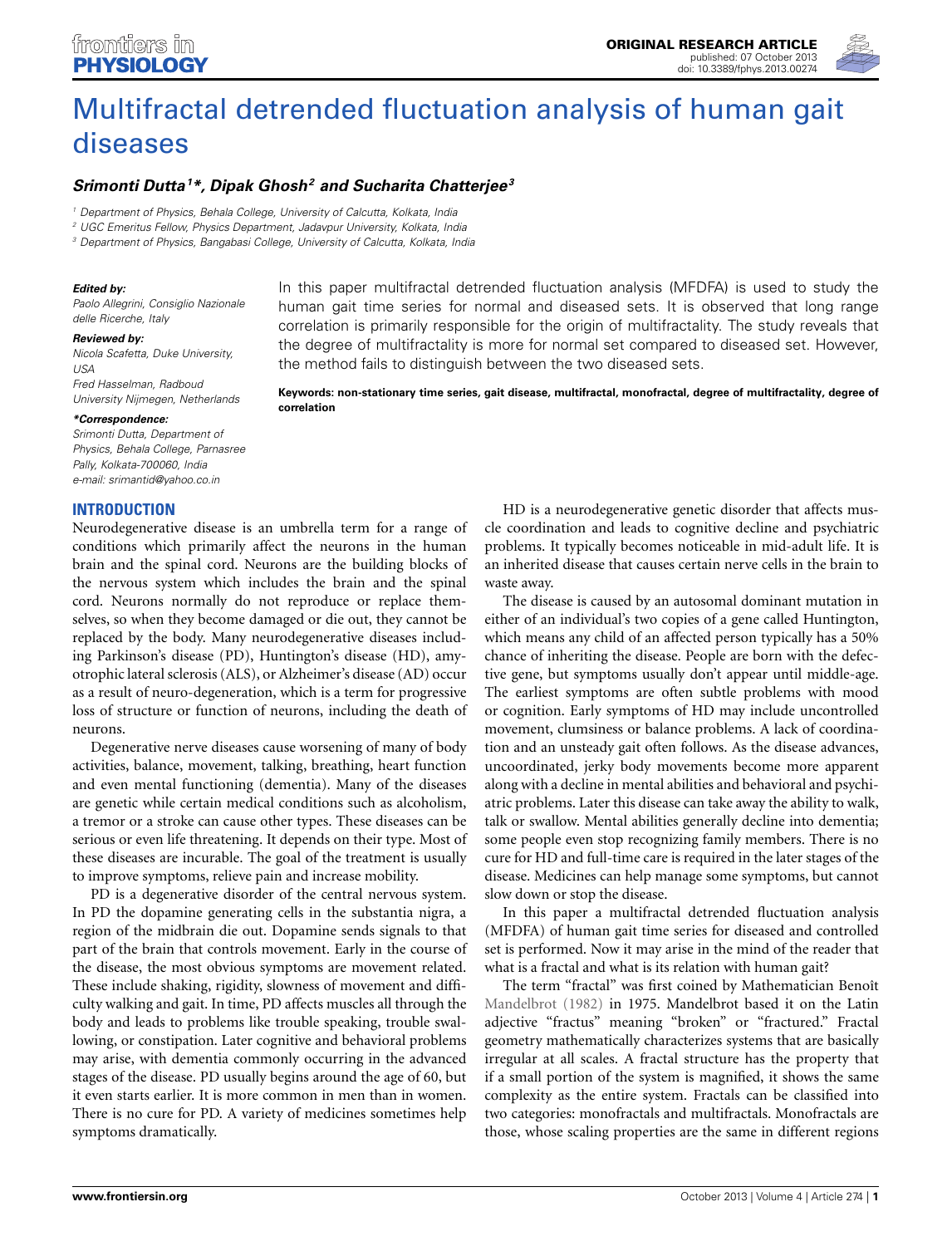of the systems and Multifractals are complicated self-similar objects consisting of differently weighted fractals with different non-integer dimensions. As a result a multifractal system is a generalization of a fractal system in which a single scaling exponent is not enough to describe its dynamics; instead a continuous spectrum of exponents (the so called singularity spectrum) is [needed.](#page-5-0)

Hausdorff et al. [\(2001](#page-5-0)) have demonstrated strong connection between human walking and random walk. Though walking appears to be a periodic regular process the gait pattern reveals small fluctuations even under stationary conditions. They employed detrended fluctuation analysis (DFA) to show that the fluctuations in stride interval exhibit long range correlations.

In recent past, the DFA has become a very useful technique to determine the fractal scaling properties and longrange correlations in noisy, non-stationary time-series. It has been widely applied to diverse fields such as DNA sequences, heart rate dynamics, neuron spiking, human gait, and economic time-series and also to weather related and earthquake signals [\(Ossadnik et al., 1994](#page-6-1); [Peng et al.](#page-6-2), [1994;](#page-6-2) [Buldyrev et al.](#page-5-1), [1995](#page-5-1), [1998](#page-5-2); [Blesic et al., 1999;](#page-5-3) [Liu et al.](#page-6-3), [1999;](#page-6-3) [Bunde et al.](#page-5-4), [2000](#page-5-4); [Talkner and Weber](#page-6-4), [2000](#page-6-4); [Ashkenazy et al.](#page-5-5), [2001](#page-5-5)). But DFA has its own limitations. Many geophysical signals as well as medical patterns do not exhibit monofractal scaling behavior, which can be accounted for by a single scaling exponent [\(Hu et al.](#page-5-6), [2001;](#page-5-6) [Kantelhardt et al., 2001\)](#page-5-7), therefore different scaling exponents are required for different parts of the series [\(Chen et al., 2002](#page-5-8)). Consequently a multifractal analysis should be applied. The MFDFA was first conceived by [Kantelhardt et al.](#page-5-9) [\(2002\)](#page-5-9) as a generalization of the standard DFA. MFDFA has been applied successfully to study multifractal scaling behavior of various non-stationary time series [\(Kantelhardt et al.](#page-5-10), [2003;](#page-5-10) [Telesca et al.](#page-6-5)[,](#page-6-8) [2004,](#page-6-5) [2005;](#page-6-6) [Sadegh Movahed et al., 2006;](#page-6-7) Lan et al., [2008](#page-6-8); [Niu et al.](#page-6-9), [2008](#page-6-9); [Shang et al.](#page-6-10), [2008](#page-6-10); [Yuan et al.](#page-6-11), [2009](#page-6-11)).

Fractal properties of the human neuromuscular system has been observed in ECG, electroencephalogram (EEG) recordings of brain waves as well as in recordings of human movement, such as walking gait, running gait, standing posture, and eye movements [\(Goldberger et al., 2002a](#page-5-11); [Scafetta et al.](#page-6-12), [2003](#page-6-12), [2007,](#page-6-13) [2009](#page-6-14)[;](#page-6-17) [West and Scafetta, 2003](#page-6-15)[;](#page-6-17) [Zhou et al.](#page-6-16)[,](#page-6-17) [2007;](#page-6-16) Van Orden et al., [2009;](#page-6-17) [Dutta, 2010a](#page-5-12)[,b;](#page-5-13) [Coey et al.](#page-5-14), [2012\)](#page-5-14). Fractal properties are an emergent property of the system dynamics and that certain pathology can disrupt its dynamics resulting in the alternation of its fractal properties. There are several methods that have been used to study human gait for normal and diseased [set](#page-5-11) [\(Hausdorff et al.](#page-5-15)[,](#page-5-11) [1996](#page-5-15)[,](#page-5-11) [1997](#page-5-16)[,](#page-5-11) [2000](#page-5-17)[,](#page-5-11) [2001](#page-5-0)[;](#page-5-11) Goldberger et al., [2002a](#page-5-11)[,b](#page-5-18)[;](#page-6-15) [Scafetta et al.](#page-6-12)[,](#page-6-15) [2003](#page-6-12)[,](#page-6-15) [2007](#page-6-13)[,](#page-6-15) [2009](#page-6-14)[;](#page-6-15) West and Scafetta, [2003;](#page-6-15) [Van Orden et al.](#page-6-17), [2009](#page-6-17)). DFA, a scaling technique, introduced by Hausdorff et al., to study the dynamics of human gait under different walking rates, has been proved to be effective [\(Hausdorff et al., 1996\)](#page-5-15). It was observed that scaling was degraded in certain diseased states such as PD and HD in their later work [\(Hausdorff et al., 1996](#page-5-15), [1997](#page-5-16), [2000,](#page-5-17) [2001;](#page-5-0) [Goldberger et al.](#page-5-18), [2002b](#page-5-18)). [Scafetta et al.](#page-6-14) [\(2009](#page-6-14)) have observed that human stride interval is complex time series that is characterized by particular symmetries including fractal and multifractal

properties using the SCPG technique. The randomness of the fluctuations is found to be higher in elderly or cases with neurodegenerative diseases. In this respect it would be interesting to extend the detrending technique used by [Hausdorff et al.](#page-5-0) [\(2001\)](#page-5-0) designed for monofractal series to multifractal formalism MFDFA. Long range correlation properties of the gait series have been given a lot of emphasis in all the previous studies. Here we have also tried to find a quantitative estimation of degree of multifractality and study its variation among the diseased and control set.

#### **DESCRIPTION OF DATA**

Neurodegenerative diseases often affect gait and mobility. The stride-interval is a measure of the gait rhythm and is typically defined as the time from heel strike to next heel strike of the same foot. The stride interval, the time between consecutive heel strikes of the same foot has been seen to fluctuate from one strike to the next in [a](#page-6-19) [complex](#page-6-19) [fashion](#page-6-19) [\(Yamasaki et al.](#page-6-18)[,](#page-6-19) [1984](#page-6-18)[;](#page-6-19) Pailhous and Bonnard, [1992](#page-6-19); [Hausdorff et al., 1995](#page-5-19)).

In order to investigate the fractal properties of the human gait in case of normal persons (Control Group) and patients with PD and HDs, we studied the databases of human gait from website www.[physionet](www.physionet.org).org. The records in the neuro-degenerative disease are from patients with PD, HD and records from healthy subjects (Control Group) has been included as the comparison group.

#### **METHOD OF ANALYSIS**

We have performed a multifractal analysis of the stride-time fluctuations of human gait in three cases, (i) healthy persons (Control Group), (ii) persons with PD, and (iii) persons with HD following the prescription of [Kantelhardt et al.](#page-5-9) [\(2002](#page-5-9)). The important steps involved in this method of analysis are mentioned here:

**Step1:** Computing the average

Let us suppose  $x(i)$  for  $i = 1...N$ , be a non-stationary time series of length *N*. The mean of the above series is given by

$$
x_{\text{ave}} = \frac{1}{N} \sum_{i=1}^{N} x(i)
$$
 (1)

**Step 2:** Computing the integrated time series

$$
Y(i) \equiv \sum_{k=1}^{i} [x(k) - x_{\text{ave}}] \quad \text{for} \quad i = 1...N \tag{2}
$$

**Step 3:** Dividing the integrated time series to *Ns* non-overlapping bins (where  $N_s = \text{int}(N/s)$  and *s* is the length of the bin) and computing the fluctuation function. Since *N* is not a multiple of *s*, so in order to include this part of the series the entire process is repeated starting from the opposite end. Thus, 2*Ns* bins are obtained and for each bin we perform least square fit of the series and then determine the variance

$$
F^{2}(s, \nu) = \frac{1}{s} \sum_{i=1}^{s} \{ Y[(\nu - 1)s + i] - y_{\nu}(i) \}^{2}
$$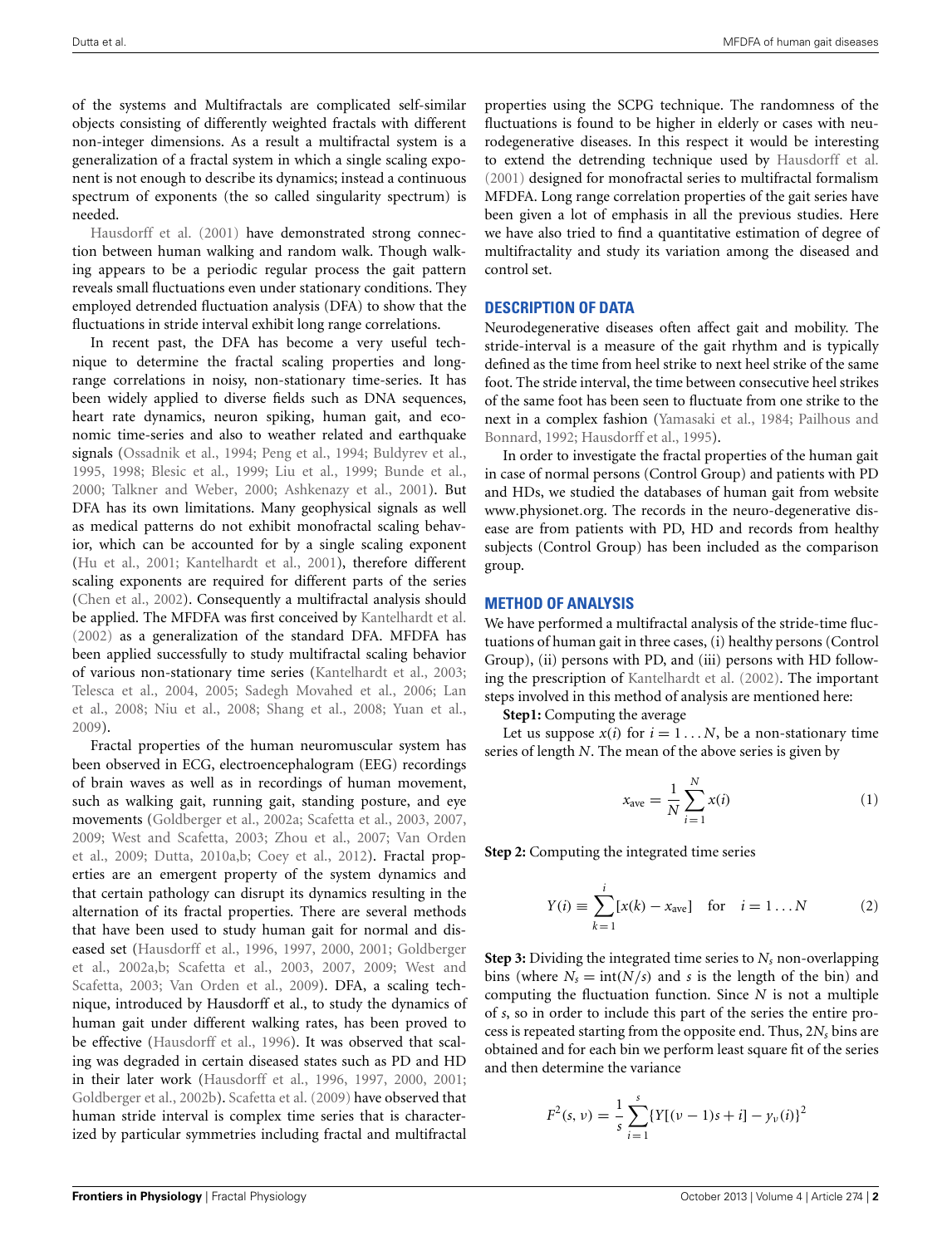for each bin  $v, v = 1, \ldots N_s$  and

$$
F^{2}(s, \nu) = \frac{1}{s} \sum_{i=1}^{s} \{ Y[N - (\nu - N_{s})s + i] - y_{\nu}(i) \}^{2}
$$

for  $v = N_s + 1, \ldots, 2N_s$  where  $y_v(i)$  is the least square fitted value in the bin ν. We have adopted MFDFA 1 which uses a least square linear fit.

**Step4:** Computing fluctuation function

The *q*th order fluctuation function  $F_q(s)$  is obtained after averaging over 2*N<sub>s</sub>* bins.

$$
F_q(s) = \left\{ \frac{1}{2N_s} \sum_{\nu=1}^{2N_s} \left[ F^2(s, \nu) \right]^{\frac{q}{2}} \right\}^{\frac{1}{q}}
$$
(3)

where *q* is an index which can take all possible values except zero because in that case the factor  $1/q$  blows up.  $F_q$  cannot be obtained by the normal averaging procedure; instead a logarithmic averaging procedure is applied

$$
F_0(s) \equiv \exp\left\{\frac{1}{4N_s} \sum_{\nu=1}^{2N_s} \ln[F^2(s,\nu)]\right\} \sim s^{h(0)}\tag{4}
$$

**Step 5:** The procedure is repeated by varying the value of  $s.F_q(s)$ increases with increase in value of *s*. If the series is long range power correlated, then  $F_q(s)$  will show power law behavior

$$
F_q(s) \propto s^{h(q)}
$$

If such a scaling exists  $\ln F_q(s)$  will depend linearly on  $\ln s$ , with *h*(*q*) as the slope. In general the exponent *h*(*q*) depends on *q*. For stationary time series *h*(2) is identical with the Hurst exponent H. *h*(*q*) is said to be the generalized Hurst exponent. A monofractal time series is characterized by unique *h*(*q*) for all values of *q*.

The generalized Hurst exponent *h*(*q*) of MF-DFA is related to the classical scaling exponent  $\tau(q)$  by the relation

$$
\tau(q) = qh(q) - 1\tag{5}
$$

A monofractal series with long range correlation is characterized by linearly dependent *q* order exponent  $\tau(q)$  with a single Hurst exponent *H*. Multifractal signal have multiple Hurst exponent and τ(*q*) depends non-linearly on *q* [\(Ashkenazy et al.](#page-5-20), [2003a](#page-5-20)).

The singularity spectrum  $f(\alpha)$  is related to  $h(q)$  by

$$
\alpha = h(q) + qh'(q) \tag{6}
$$

$$
f(\alpha) = q[\alpha - h(q)] + 1 \tag{7}
$$

where  $\alpha$  is the singularity strength and  $f(\alpha)$  specifies the dimension of subset series that is characterized by  $\alpha$ . The multifractal spectrum is capable of providing information about relative importance of various fractal exponents in the series e.g., the width of the spectrum denotes range of exponents. A quantitative characterization of the spectra may be obtained by least square fitting it to a quadratic function [\(Shimizu et al., 2002](#page-6-20)) around the position of maximum  $\alpha_0$ ,

$$
f(\alpha) = A(\alpha - \alpha_0)^2 + B(\alpha - \alpha_0) + C \tag{8}
$$

where *C* is an additive constant  $C = f(\alpha_0) = 1$ . *B* indicates the asymmetry of the spectrum. It is zero for a symmetric spectrum. The width of the spectrum can be obtained by extrapolating the fitted curve to zero. Width *W* is defined as

$$
W = \alpha_1 - \alpha_2 \tag{9}
$$

with  $f(\alpha_1) = f(\alpha_2) = 0$ . It has been proposed by some groups [\(Ashkenazy et al., 2003b\)](#page-5-21) that the width of the multifractal spectra is a measure of degree of multifractality. For a monofractal series, *h*(*q*) is independent of *q*. Hence from relation (6) and (7) it follows that the width of the spectrum will be zero for a monofractal series. The more the width, the more multifractal is the spectrum.

The origin of multifractality in a time-series can be determined. Two basic sources of multifractality in the time-series are:

- (i) Multifractality due to broad probability density function for the values of the time-series.
- (ii) Multifractality due to different long-range correlations of the small and large fluctuations.

The origin of the multifractality can be ascertained by analyzing the corresponding randomly shuffled series. In the shuffling procedure, the values are put into random order and hence all correlations are destroyed. Hence, if the multifractality is due to long-range correlations, then the shuffled series exhibits a nonfractal scaling. On the other hand, if the original *h*(*q*) dependence does not change, i.e.,  $h(q) = h_{shuffled}(q)$ , then the multifractality is due to the broad probability density, which is not affected in the shuffling procedure. If both kinds of multifractality are present in a given series, the shuffled series will show weaker multifractality than the original series.

The autocorrelation exponent  $\gamma$  can be estimated from the relation given [below:](#page-6-21) [\(Kantelhardt et al.](#page-5-9)[,](#page-6-21) [2002](#page-5-9)[;](#page-6-21) Sadegh Movahed and Hermanis, [2008](#page-6-21))

$$
\gamma = 2 - 2h(q = 2) \tag{10}
$$

For uncorrelated or short-range correlated data, *h*(2) is expected to have a value 0.5 while a value greater than 0.5 is expected for long-range correlations. Therefore, for uncorrelated data, γ has a value 1 and the lower the value the more correlated is the data.

## **RESULTS AND DISCUSSION**

The normal gait time-series is highly inhomogeneous and nonstationary and fluctuates about the mean value in an irregular and complex manner. Gait rhythm of the (i) healthy persons (Control Group), (ii) persons with PD, and (iii) persons with HD have been studied using the MFDFA method of analysis of a non-stationary time series.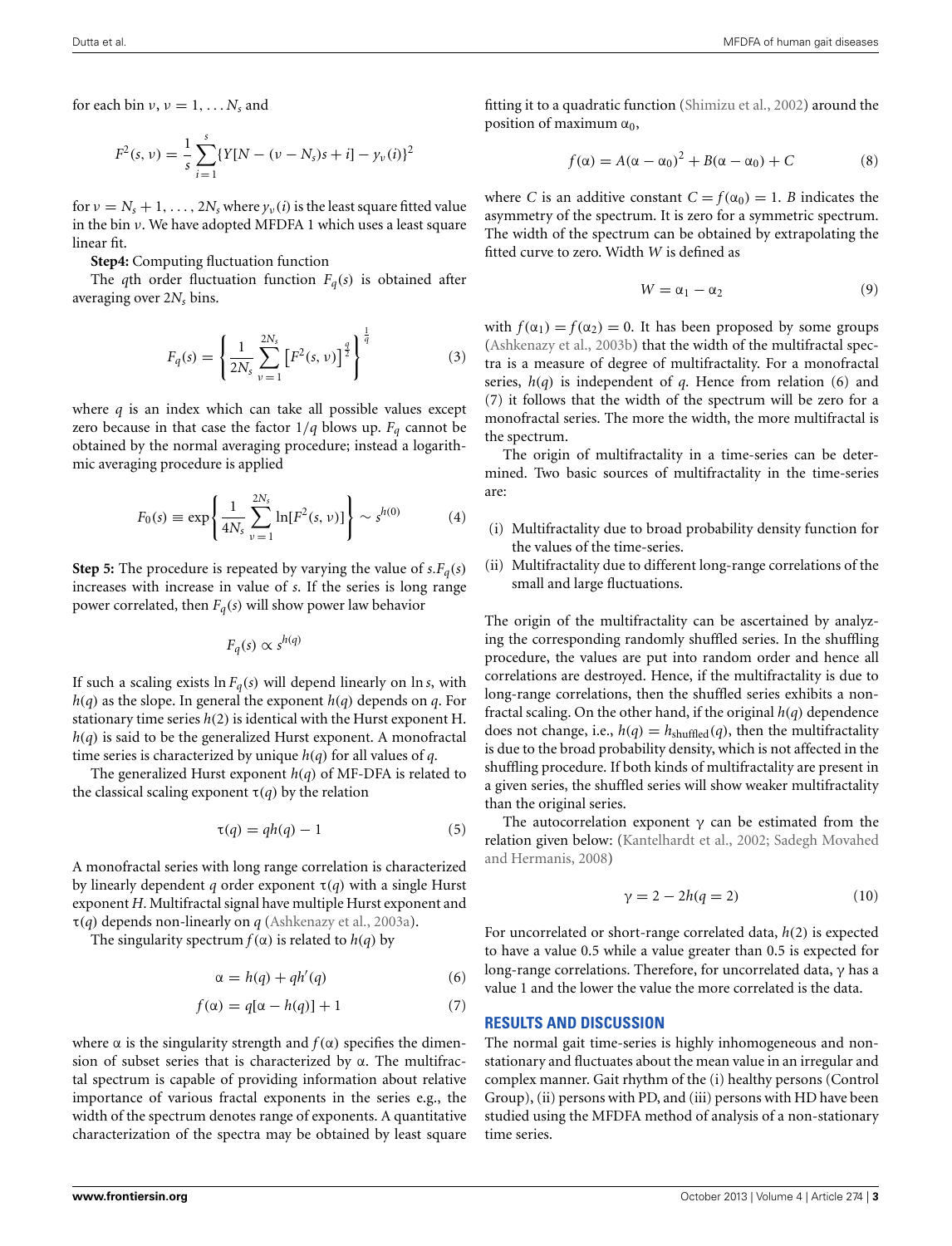The data for each case was transformed to obtain the integrated signal. The integrated time-series was then divided into *Ns* non-overlapping bins. The value of *s* was chosen in the range 5 to  $N/5$  in steps of 1 ( $N = 1200$ ). The *q*th order fluctuation function  $F_q(s)$  for  $q = -10$  to  $+10$  in steps of 1 was obtained. The linear dependence of  $\ln F_q(s)$  on  $\ln s$  for different orders of *q* for the three groups, namely (i) healthy persons (Control Group), (ii) persons with PD, and (iii) persons with HD, was observed which indicates a scaling behavior. The slope of the linear fit to  $\ln F_a(s)$  vs.  $\ln s$  plot gives the values of *h*(*q*). One representative figure for variation of *h*(*q*) with *q* for each of the three cases is provided in **[Figure 1A](#page-3-0)**. The variation of *h*(*q*) with *q* indicates a multifractal behavior It is evident from **[Figure 1A](#page-3-0)** that the values of *h*(*q*) decreases with increasing *q*.

The values of the classical scaling exponents  $\tau(q)$  were also calculated using relation (5) for each *q* for all the three cases. From **[Figure 1B](#page-3-0)** depicting the variation of  $\tau(q)$  with *q*, it is evident that  $\tau(q)$  has a non-linear dependence on *q* suggesting a multifractal nature of the series, while for monofractal series τ(*q*) would depend linearly on *q*. The variation of *h*(*q*) with *q* and the non-linear dependence of  $\tau(q)$  on *q* reflects the existence of multifractality in human gait in all the three cases.

<span id="page-3-1"></span>**Table 1 | Mean values, Variance of multifractal width** *W* **(Equation 9), and ANOVA parameters** *F* **and** *p* **values for all three groups.**

|                         | Values of W |                 | F    | р     |
|-------------------------|-------------|-----------------|------|-------|
|                         | Average     | <b>Variance</b> |      |       |
| Control left-foot       | 3.7         | 2.1             | 8.79 | 0.002 |
| Parkinson's left-foot   | 2.2         | 0.1             |      |       |
| Huntington's left-foot  | 2.15        | 0.03            |      |       |
| Control right-foot      | 3.8         | 1.2             | 6.25 | 0.008 |
| Parkinson's right-foot  | 2.8         | 1.1             |      |       |
| Huntington's right-foot | 2.3         | 0.3             |      |       |

<span id="page-3-0"></span>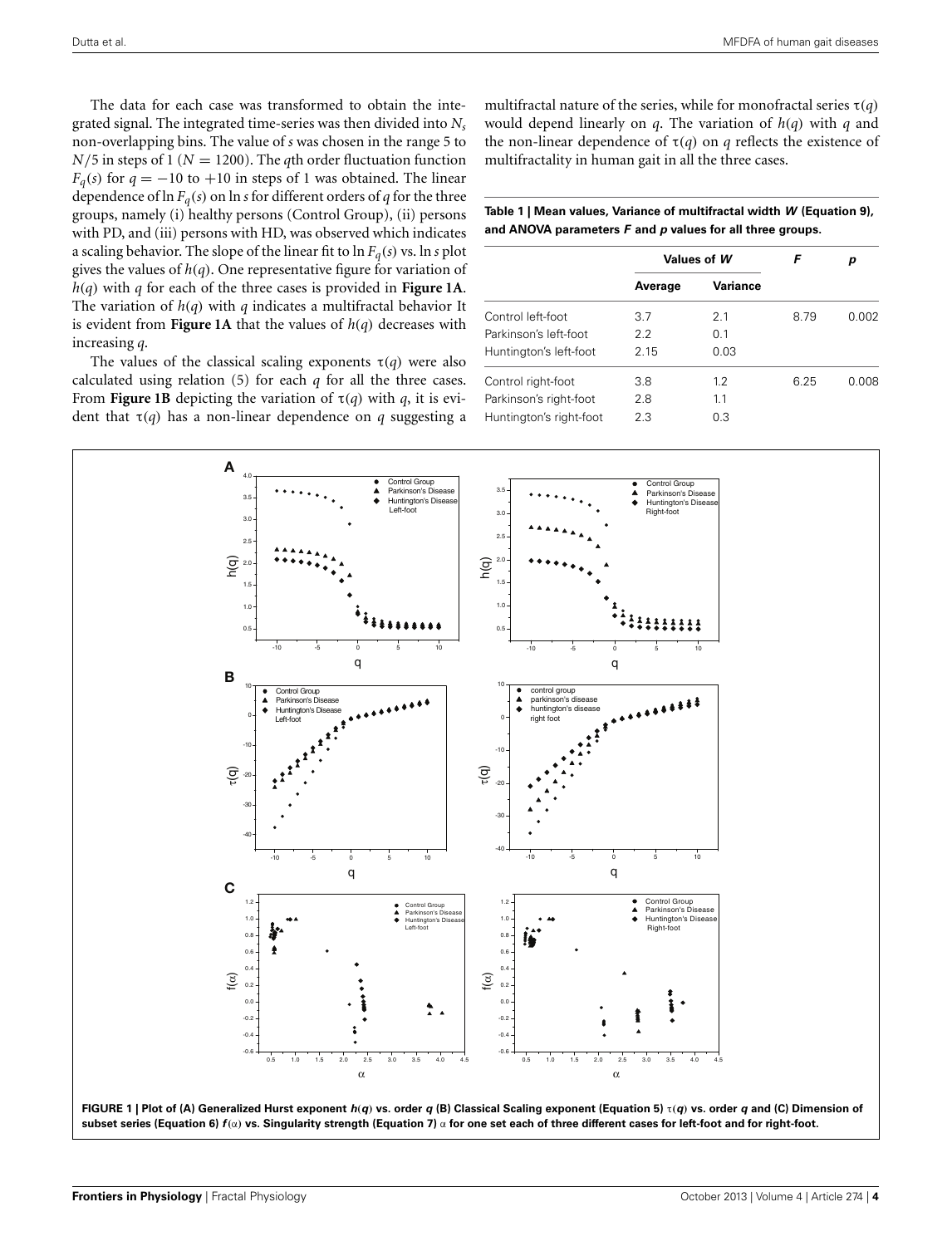The degree of multifractality in each case can be determined quantitatively. We have calculated  $\alpha$  and  $f(\alpha)$  using relation (6) and (7). The multifractal spectrum, the singularity spectrum [*f*(α) vs. α] is shown in **[Figure 1C](#page-3-0)**. The multifractal spectra were fitted to the quadratic equation (8).



<span id="page-4-0"></span>

The width *W* of the spectrum is a measure of the degree of multifractality. The mean values of width *W* of the multifractal spectra listed in **[Table 1](#page-3-1)** shows that the width of multifractal spectrum is greater in case of the healthy subject (Control Group) than those for patients with PD and HD which suggests that the degree of multifractality is more in case healthy subjects than those with neurodegenerative diseases.

To ascertain the origin of multifractality, the corresponding randomly shuffled series was analyzed for all the three cases. The variation of the values of *h*(*q*) vs. *q*, τ(*q*) vs. *q*, and *f*(α) vs. α, respectively, for the original series and the corresponding randomly shuffled series are represented in **[Figure 2](#page-4-0)** where the plots are shown for one subject for each group.

The values of *W*shuffled and γshuffled, the width of the multifractal spectra and correlation coefficient for the shuffled and original series for one subject in each group are shown in **[Table 2](#page-4-1)**. A comparison of the values and figures suggests the fact that the origin of multifractality is due to both—broad probability distribution and long-range correlation, however, long-range correlation is dominant as suggested by the large reduction in multifractal width. Values of  $\gamma_{\text{shuffled}}$  are quite close to 1 when compared to lower values in the original series as expected since the correlations are destroyed in the shuffling process. This result demonstrates the fact that the multifractality in human gait is predominantly due to long-range correlations. The values of the autocorrelation coefficient reveal that the gait series is long range positive correlated series which approaches toward an uncorrelated series with neurodegenerative diseases.

## **CONCLUSIONS**

MFDFA was applied to analyze the stride-interval time-series obtained from the three groups (i) healthy persons (Control Group), (ii) persons with PD, and (iii) persons with HD, and the following facts have been revealed.

(i) The human gait rhythm exhibits multifractal properties, in all three cases. However, the multifractal properties are more pronounced in normal persons, i.e., degree of multifractality is

<span id="page-4-1"></span>**Table 2 | Values of multifractal width** *W* **(Equation 9) and autocorrelation coefficient γ (Equation 10) for (i) healthy subjects (Control Group), (ii) subjects with Parkinson's disease, and (iii) subjects persons with Huntington's disease for both the original series and the shuffled series.**

|                         |            | $W_{original}$  | $W_{\rm shuffled}$ | Yoriginal | $\gamma_{\rm shuffled}$ |
|-------------------------|------------|-----------------|--------------------|-----------|-------------------------|
| Control<br>Group        | left-foot  | $4.0 + 0.1$     | $0.93 + 0.07$      | 0.53      | 1.03                    |
|                         | right-foot | $4.0 + 0.2$     | $1.2 + 0.2$        | 0.43      | 1.06                    |
| Parkinson's<br>disease  | left-foot  | $2.3 + 0.2$     | $0.88 + 0.07$      | 0.67      | 0.99                    |
|                         | right-foot | $2.7 + 0.1$     | $0.93 + 0.07$      | 0 61      | 0.99                    |
| Huntington's<br>disease | left-foot  | $2.20 + 0.09$   | $0.90 + 0.08$      | 0.82      | 1.03                    |
|                         | riaht-foot | $2.07 \pm 0.09$ | $0.72 + 0.05$      | 0.86      | 1.07                    |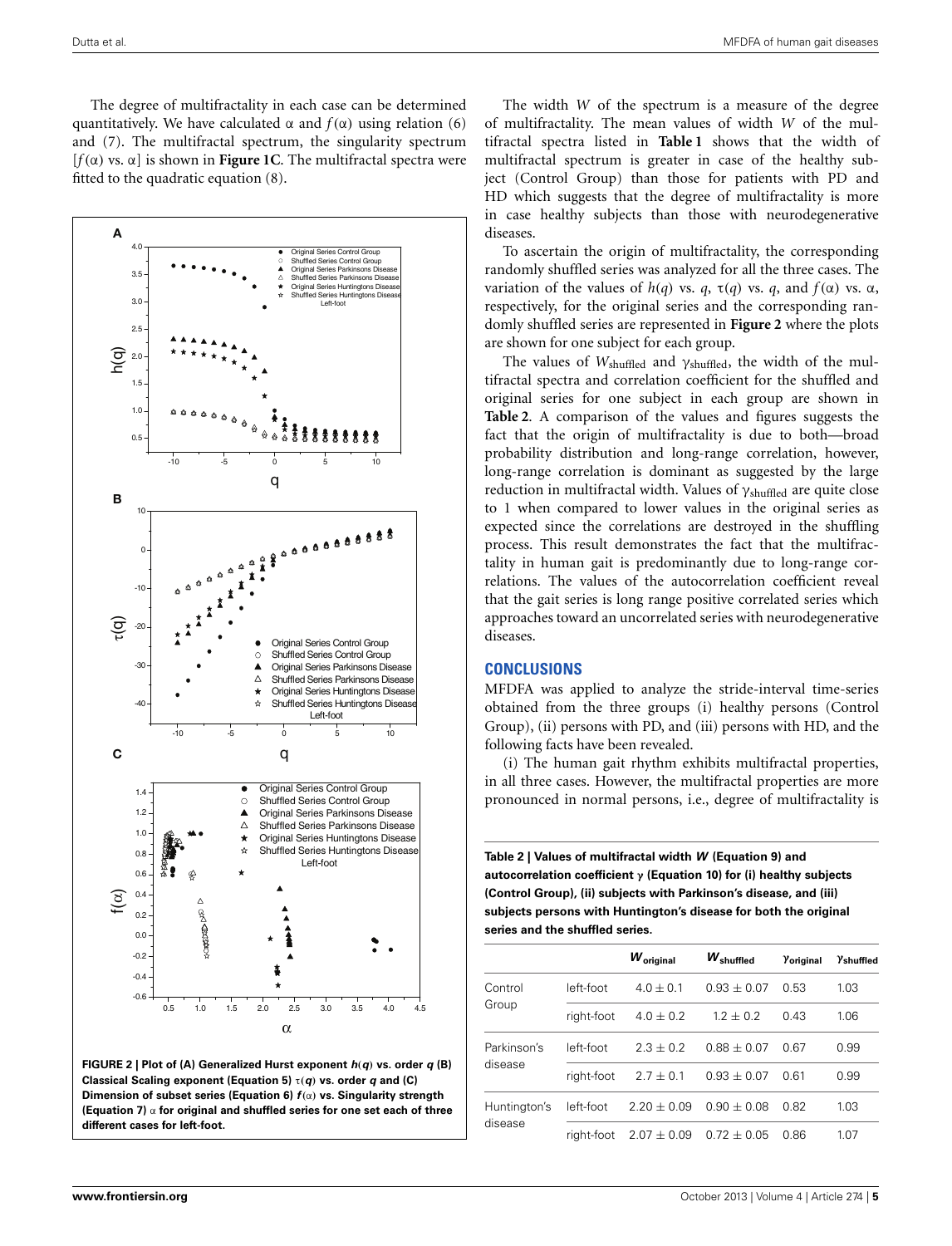greater in normal persons, than in persons with neurodegenerative diseases.

(ii) The left foot and the right foot data produces identical results in almost all the cases.

The MFDFA method is capable of distinguishing between normal and diseased set. ANOVA was employed to test the statistical significance of the data. The values of *F* and *p* are listed in **[Table 1](#page-3-1)**. The values of *W* are found to different in normal and diseased set with a confidence level about 95%. However, when it comes to distinguishing between two diseased set the MFDFA method produces almost same results. Thus, it can be inferred that the neurodegenerative diseases can bring about an alteration in the fractal dynamics of human gait due to weakening and impairment of neural control on locomotion. The results are consistent with previous studies. [Hausdorff et al.](#page-5-15) [\(1996,](#page-5-15) [1997](#page-5-16), [2000,](#page-5-17) [2001,](#page-5-0) [Goldberger et al.](#page-5-18), [2002b\)](#page-5-18) have observed loss of correlation in inter-stride interval fluctuation with patients suffering from PD and HD. [Scafetta et al.](#page-6-13) [\(2007\)](#page-6-13) have observed that due to neuronal deterioration, a network of neurons controlling human gait is expected to be less correlated in diseased set than a healthy

#### **REFERENCES**

- <span id="page-5-25"></span>Alvarez-Ramirez, J., Rodriguez, E., and Echeverria, J. C. (2005). Deternding fluctuation analysis based on moving average filtering. *Physica A* 354, 199. doi: 10.1016/j.physa.2005.02.020
- <span id="page-5-20"></span>Ashkenazy, Y., Havlin, S., Ivanov, P. Ch., Peng, C. K., Schulte-Frohlinde, V., and Stanley, H. E. (2003a). Magnitude and sign scaling in power-law correlated time-series. *Physica A* 323, 19–41. doi: 10.1016/ S0378-4371(03)00008-6
- <span id="page-5-21"></span>Ashkenazy, Y., Baker, D. R., Gildor, H., and Havlin, S. (2003b). Nonlinearity and multifractality of climate change in the past 420000 years. *Geophys. Res. Lett*. 30, 2146–2149. doi: 10.1029/2003GL 018099
- <span id="page-5-5"></span>Ashkenazy, Y., Ivanov, P. C., Havlin, S., Peng, C. K., Goldberger, A. L., and Stanley, H. E. (2001). Magnitude and sign correlations in heartbeat fluctuations. *Phys. Rev. Lett.* 86, 1900–1903. doi: 10.1103/PhysRevLett.86.1900
- <span id="page-5-24"></span>Bashan, A., Bartsch, R., Kantelhardt, J. W., and Havlin, S. (2008). Comparison of detrending methods for fluctuation analysis. *Physica A* 387, 5080–5090. doi: 10.1016/j.physa.2008.04.023
- <span id="page-5-3"></span>Blesic, S., Milosevic, S., Stratimirovic, D., and Ljubisavljevic, M. (1999). Detrended fluctuation analysis of time series of a firing fusimotor neuron. *Physica A* 268, 275–282. doi: 10.1016/S0378-4371(99)00110-7
- <span id="page-5-2"></span>Buldyrev, S. V., Dokholyan, N. V., Goldberger, A. L., Havlin, S., Peng, C. K., Stanley, H. E., et al. (1998).

Analysis of DNA sequences using methods of statistical physics. *Physica A* 249, 430–438. doi: 10.1016/S0378-4371(97)00503-7

- <span id="page-5-1"></span>Buldyrev, S. V., Goldberger, A. L., Havlin, S., Mantegna, R. N., Matsa, M. E., Peng, C. K., et al. (1995). Long-range correlation properties of coding and non-coding DNA sequences: Gen-Bank analysis. *Phys. Rev. E* 51, 5084–5091. doi: 10.1103/PhysRevE.51.5084
- <span id="page-5-4"></span>Bunde, A., Havlin, S., Kantelhardt, J. W., Penzel, T., Peter, J. H., and Voigt, K. (2000). Corrrelated and uncorrelated regions in heart-rate fluctuations during sleep. *Phys. Rev. Lett*. 85, 3736–3739. doi: 10.1103/PhysRevLett.85.3736
- <span id="page-5-8"></span>Chen, Z. Ivanov, P. C., Hu, K., and Stanley, H. E. (2002). Effect of nonstationarities on detrended fluctuation analysis. *Phys. Rev. E* 65:041107. doi: 10.1103/PhysRevE.65.041107
- <span id="page-5-14"></span>Coey, C. A., Wallot, S., Richardson, M. J., and Van Orden, G. (2012). On the structure of measurement noise in eye-tracking. *J. Eye Mov. Res.* 5,  $1 - 10$
- <span id="page-5-23"></span>Delignières, D., and Marmelat, V. (2013). Theoretical and methodological issues in serial correlation analysis. *Adv. Exp. Med. Biol.* 782, 127. doi: 10.1007/978-1-4614- 5465-6\_7
- <span id="page-5-12"></span>Dutta, S. (2010a). EEG pattern of normal and epileptic rats: monofractal or Multifractal? *Fractals* 18, 425–431. doi: 10.1142/S0218348X10005081
- <span id="page-5-13"></span>Dutta, S. (2010b). Multifractal properties of ECG patterns of patients

neuronal network. A leftward shift of the Hölder exponent distribution was observed and was estimated to increase with the severity of the neurodegenerative disease.

However, there are shortcomings of the MFDFA method which can lead to spurious results. Fractional Gaussian noise also mimics typical shape expected from long range correlations and hence can lea[d to erroneous results](#page-5-23) [\(Eke et al.](#page-5-22)[,](#page-5-23) [2012](#page-5-22)[;](#page-5-23) Delignières and Marmelat, [2013\)](#page-5-23). [Bashan et al.](#page-5-24) [\(2008\)](#page-5-24) have observed that MFDFA1 systematically overestimates the scale scaling exponents for small scale s. In this respect Centered Moving Average (CMA) [\(Alvarez-Ramirez et al.](#page-5-25), [2005\)](#page-5-25) will be more fruitful in analyzing the scaling properties in short data sets without trends. However, for data with possible unknown trends application of standard DFA with several different detrending polynomial orders will help to distinguish between real crossovers and artificial crossovers due to trends.

#### **ACKNOWLEDGMENTS**

Srimonti Dutta acknowledges UGC Minor research project for financial support.

suffering from congestive heart failure. *J. Stat. Mech*. 2010:P12021. doi: 10.1088/1742-5468/2010/12/ P12021

- <span id="page-5-22"></span>Eke, A., Herman, P., Sanganahalli, B. G., Hyder, F., Mukli, P., and Nagy, Z. (2012). Pitfalls in fractal time series analysis: fMRI BOLD as an exemplary case. *Front. Physiol.* 3:417. doi: 10.3389/fphys.2012.00417
- <span id="page-5-11"></span>Goldberger, A. L., Peng, C. K., and Lipsitz, L. A. (2002a). What is physiological complexity and how does it change with aging and disease? *Neurobiol. Aging* 23, 23. doi: 10.1016/S0197-4580(01)00266-4
- <span id="page-5-18"></span>Goldberger, A. L., Hausdorff, J. M., Amaral, L., Ivanov, P. C., Peng, C. K., and Stanley, H. E. (2002b). Fractal dynamics in physiology: alterations with disease and aging. *Proc. Natl. Acad. Sci. U.S.A.* 99, 2466.
- <span id="page-5-0"></span>Hausdorff, J. M., Ashkenazy, Y., Peng, C. K., Ivanov, P. C., Stanley, H. E., and Goldberger, A. L. (2001). When human walking becomes random walking: fractal analysis and modeling of gait rhythm fluctuations. *Physica A* 302, 138. doi: 10.1016/S0378-4371(01)00460-5
- <span id="page-5-17"></span>Hausdorff, J. M., Lertratanakul, A., Cudkowicz, M. E., Peterson, A. L., Kaliton, D., and Goldberger, A. L. (2000). Dynamic markers of altered gait rhythm in amyotrophic lateral sclerosis. *J. Appl. Physiol*. 88, 2045.
- <span id="page-5-16"></span>Hausdorff, J. M., Mitchell, S. L., Firtion, R., Peng, C. K., Cudkowicz, M. E., Wei, J. Y., et al. (1997). Altered fractal dynamics of gait: reduced stride interval correlations with

aging and Huntington's disease. *J. Appl. Physiol*. 82, 262.

- <span id="page-5-19"></span>Hausdorff, J. M., Peng, C. K., Ladin, Z., Wei, J. Y., and Goldberger, A. L. (1995). Is walking a random walk? Evidence for long-range correlations in the stride interval of human gait. *J. Appl. Physiol*. 78, 349–358.
- <span id="page-5-15"></span>Hausdorff, J. M., Purdon, P. L., Peng, C. K., Ladin, Z., and Wei, J. Y., and Goldberger, A. L. (1996). Fractal dynamics of human gait: stability of long-range correlations in stride interval fluctuations. *J. Appl. Physiol*. 80, 1448.
- <span id="page-5-6"></span>Hu, K., Ivanov, P. C., Chen, Z., Carpens, P., and Stanley, H. E. (2001). Effects of trends on detrended fluctuation analysis. *Phys. Rev. E* 64:011114. doi: 10.1103/PhysRevE.64.011114
- <span id="page-5-7"></span>Kantelhardt, J. W., Bunde, E. K., Henio, H. A. R., Havlin, S., and Bunde, A. (2001). Detecting long-range correlations with detrended fluctuation analysis. *Physica A* 295, 441–454. doi: 10.1016/S0378-4371(01)00144-3
- <span id="page-5-10"></span>Kantelhardt, J. W., Rybski, D., Zschiegner, S. A., Braun, P., Bunde, E. K., Livina, V., et al. (2003). Multifractality of river runoff and precipitation: comparison of fluctuation analysis and wavelet methods. *Physica A* 330, 240–245. doi: 10.1016/j.physa.2003.08.019
- <span id="page-5-9"></span>Kantelhardt, J. W., Zschiegner, S. A., Bunde, E. K., Havlin, S., Bunde, A., and Stanley, H. E. (2002). Multifractal detrended fluctuation analysis of nonstationary time series. *Physica A* 316, 87–114. doi: 10.1016/S0378-4371(02)01383-3